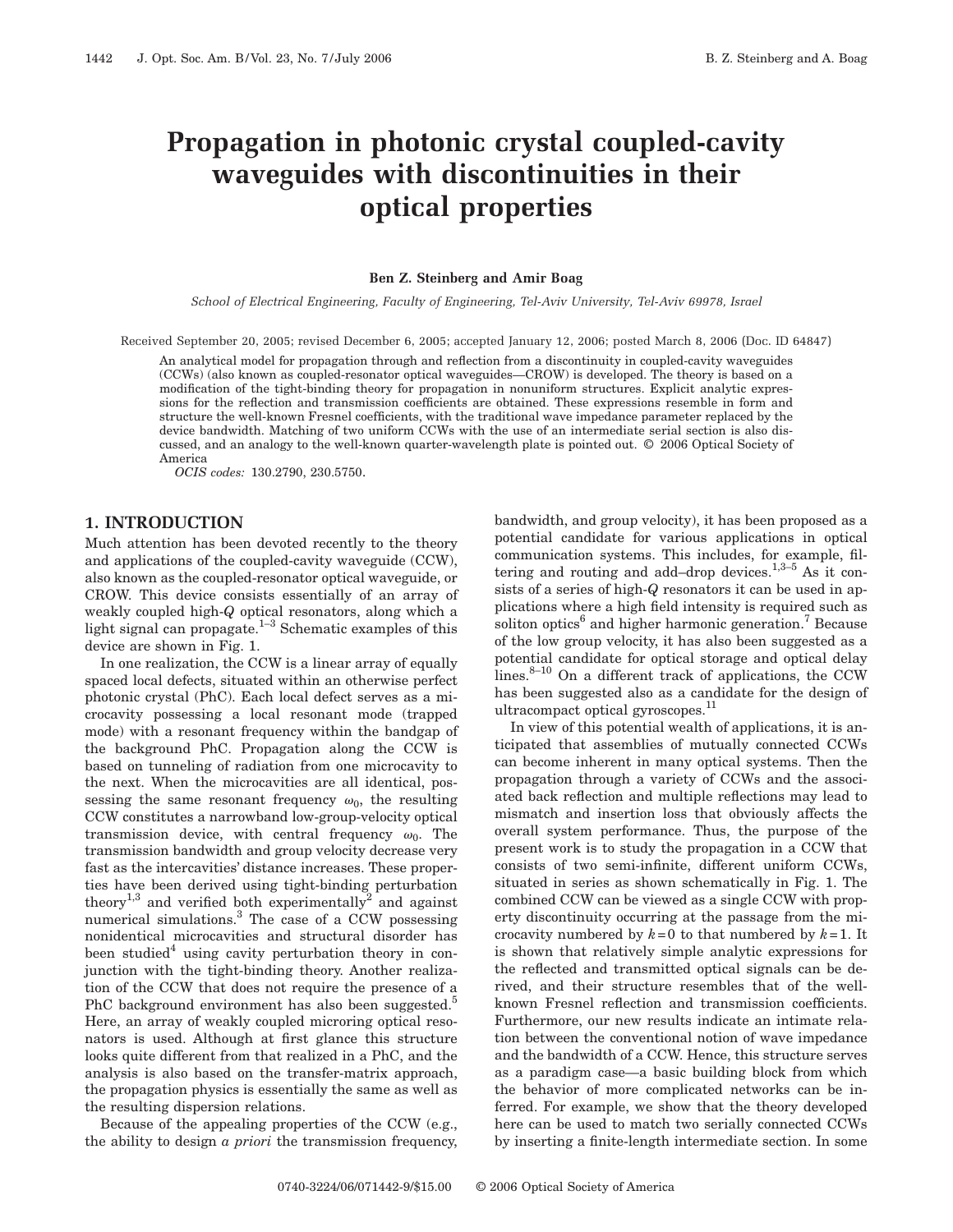



Fig. 1. Two examples for a system of two different CCWs connected in series. (a) Realization in photonic crystal. Local defects are shown by solid circles. The CCWs may differ in the local defect form and intercavity spacing, thus differing in both central frequency and bandwidth. (b) Realization using an array of microring resonators.

simplified cases (when the two CCWs have the same central frequency) perfect matching can be achieved using a single-cavity intermediate section, and the corresponding parameters resemble the well-known quarter-wavelength plate condition.

To study the combined structure, we start with the nonuniform CCW model developed previously. $4$  The original motivation of this work has been to study the effect of structural disorder, which is essentially random. However, the general framework developed there holds also for structures possessing variations that are deterministic and limited to local regions. We emphasize that although most of the specific figures and examples are inclined toward the PhC-based CCW, the mathematical expressions for transmission and reflection coefficients, as well as the general resemblance to well-known propagation phenomenology articulated above, are general and hold for other CCW configurations such as the microring system—see Fig. 1(b). The theory developed here applies to CCWs in two-dimensional (2D) (e.g., a structure in the *x*,*y* plane that is invariant in *z*, or alternatively the microring system) and three-dimensional (3D) configurations. It should also be noted that the 2D realizations of PhC structures and high-*Q* microcavities in dielectric slabs, studied by several research groups, $12-15$  offer another practical realization of CCWs. Here, the microcavity transverse confinement is provided by the periodic structure in the plane, while the vertical confinement is provided by the slab guiding (total internal reflection). It has been shown that for the frequency range that corresponds to the lowest guided mode in the slab, the properties of such structures can be approximated by an ideal 2D structure using the effective index approach.<sup>12</sup> Since the basic physical mechanism as well as the dispersion equation of a CCW in these structures are essentially the same as those of the perfect 2D and 3D cases, the theory developed here applies to these cases as well.

The structure of the paper is as follows. In Section 2 we present the basic formulation that applies to a nonuniform CCW and discuss some of its properties needed for subsequent derivations. In Section 3 we develop the reflection and transmission coefficients due to the properties' discontinuity occurring at a single location along the CCW. In Section 4 we use these results to demonstrate matching between two CCWs using an intermediate CCW section. The theory is checked against numerical examples in Section 5, and concluding comments are given in Section 6.

# **2. FORMULATION**

Let  $\epsilon_b(\mathbf{r})$  be the relative permittivity of the PhC, including possible random inaccuracies, but excluding the defect sites. Thus,  $\epsilon_b(\mathbf{r})$  describes a perfectly periodic PhC superimposed on which is some noisy structure that represents the random inaccuracy. Let  $\epsilon_{d_n}(\mathbf{r})$  and  $\mathbf{H}_n(\mathbf{r})$  represent the aforementioned inaccurate crystal including the *n*th microcavity only and the associated mode magnetic field, respectively. Its resonant frequency is  $\omega_n$ . For a perfectly uniform CCW we have  $\epsilon_{d_n}(\mathbf{r}) = \epsilon_{d_0}(\mathbf{r} - n\mathbf{b})$ , where **b** is the intercavity spacing vector.<sup>3</sup> We define

$$
d_n(\mathbf{r}) = \frac{1}{\epsilon_{d_n}(\mathbf{r})} - \frac{1}{\epsilon_b}(\mathbf{r}),
$$
\n(2.1)

which represents the single defect corresponding to the *n*th microcavity in its true position. Note that due to random structure inaccuracies and/or structure variation, the shift-invariance property  $d_n(\mathbf{r}) = d(\mathbf{r} - n\mathbf{b})$  does not hold. Let  $\epsilon_r(\mathbf{r})$  be the relative permittivity of the entire PhC structure, including the random inaccuracies and the linear array of defects that forms our two CCWs. We have

$$
\frac{1}{\epsilon_r(\mathbf{r})} = \frac{1}{\epsilon_b(\mathbf{r})} + \sum_n d_n(\mathbf{r}).
$$
 (2.2)

In accordance with the traditional notations,  $16$  we define the operators

$$
\Theta \equiv \nabla \times \frac{1}{\epsilon_r(\mathbf{r})} \nabla \times, \quad \Theta^b \equiv \nabla \times \frac{1}{\epsilon_b(\mathbf{r})} \nabla \times,
$$
  

$$
\Theta_n \equiv \nabla \times d_n(\mathbf{r}) \nabla \times.
$$
 (2.3)

The modal field of the *n*th microcavity when all other defects are absent,  $H_n(r)$ , satisfies

$$
(\mathbf{\Theta}^b \times \mathbf{\Theta}_n) \mathbf{H}_n(\mathbf{r}) = \left(\frac{\omega_n}{c}\right)^2 \mathbf{H}_n(\mathbf{r}).
$$
 (2.4)

The equation for the entire CCW is

$$
\Theta \mathbf{H}(\mathbf{r}) = \left(\Theta^b + \sum_n \Theta_n\right) \mathbf{H}(\mathbf{r}) = \left(\frac{\omega}{c}\right)^2 \mathbf{H}(\mathbf{r}).
$$
 (2.5)

Under the weak coupling assumption, we express the total magnetic field  $H(r)$  as a sum of the isolated microcavities magnetic fields:

$$
\mathbf{H}(\mathbf{r}) = \sum_{n} A_{n} \mathbf{H}_{n}(\mathbf{r}),
$$
\n(2.6)

where  $\{A_n\}$  is a set of unknown coefficients, and  $\mathbf{H}_n$  satisfies Eq. (2.4). Following the variational procedure used in previous work,<sup>4</sup> we obtain the difference equation for  $A_n$ ,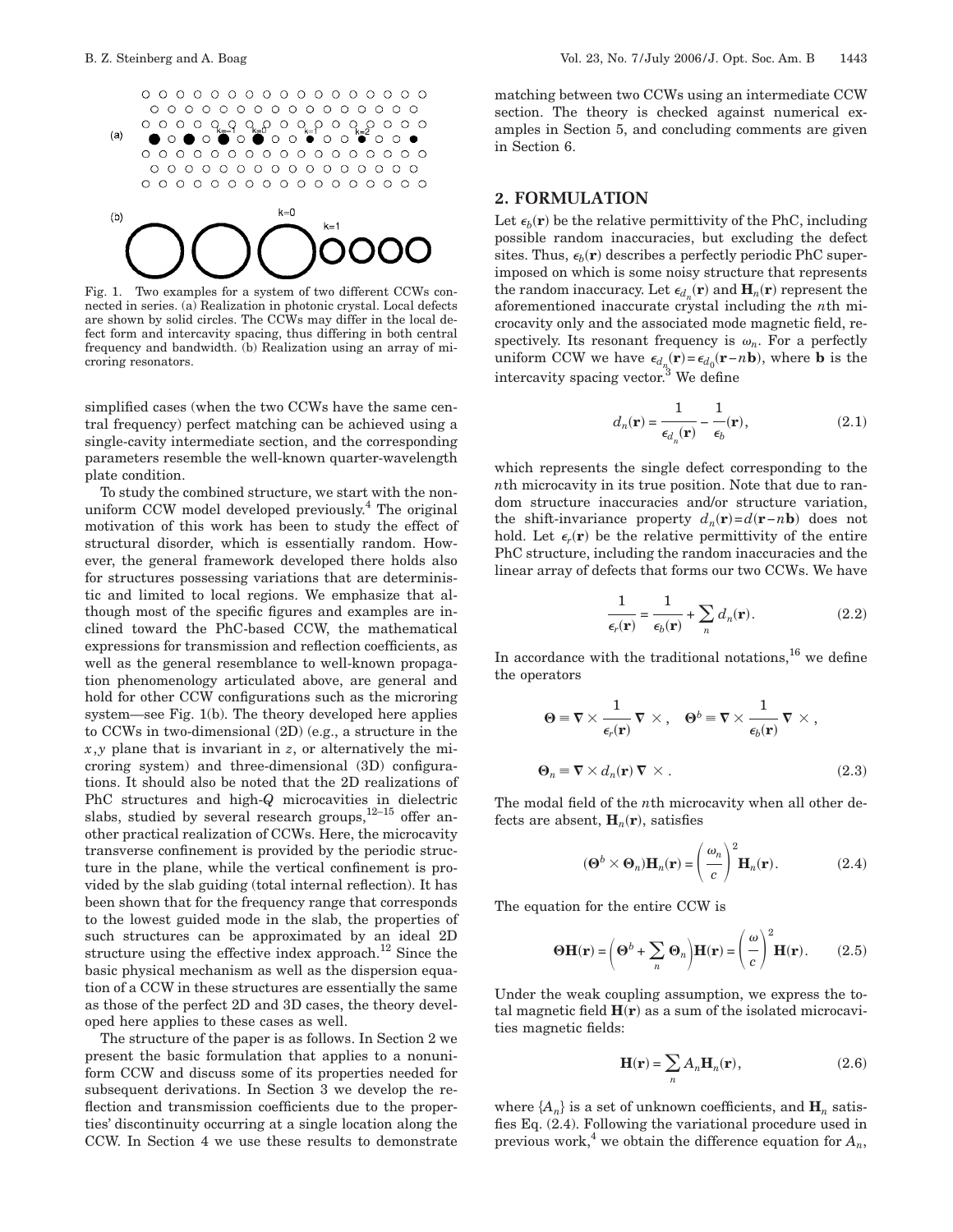$$
\sum_{n} \left\{ \left[ \left( \frac{\omega_k}{c} \right)^2 - \left( \frac{\omega}{c} \right)^2 \right] I_{nk} + T'_{n,k} \right\} A_n = 0 \quad \forall k, \quad (2.7)
$$

where [from Eqs.  $(2.4)$  and  $(2.5)$ ]

$$
I_{nm} \equiv \langle \mathbf{H}_n, \mathbf{H}_m \rangle, \quad T'_{n,m} \equiv \left\langle \mathbf{H}_n, \sum_{j \neq m} \mathbf{\Theta}_j \mathbf{H}_m \right\rangle. \tag{2.8}
$$

Note that the operator  $\mathbf{\Theta}_i$  in Eqs. (2.3) vanishes identically  $\forall$ **r**, except for the spatial location of the *j*th local defect. Thus, as shown before,<sup>3,4</sup> the dominant  $T'_{nk}$  terms in Eq. (2.8) are  $T'_{k+1,k}$ ,  $T'_{k-1,k}$ ,  $T'_{k,k}$ , and  $T'_{k,k\pm 2}$ , with  $|T'_{k,k}|$ ,  $|T'_{k,k\pm 2}| \ll |T'_{k\pm 1,k}|$ . Also,  $I_{nm} \equiv \langle \mathbf{H}_n, \mathbf{H}_m \rangle \approx \delta_{nm}$  ( $I_{nn}$  is highly dominant). Furthermore,  $\omega_k = \omega_0 + \delta \omega_k$  and  $\omega_k^2 \approx \omega_0^2$  $+2\omega_0\delta\omega_k$ . With these approximations, and keeping only the dominant terms in  $I_{mn}$ ,  $T'_{n,k}$ , Eq. (2.7) gets the form

$$
\Omega^2 A_k + 2c^{-2} \omega_0 \delta \omega_k A_k + T'_{k-1,k} A_{k-1} + T'_{k+1,k} A_{k+1} = 0 \quad \forall k,
$$
\n(2.9a)

where

$$
\Omega^2 = (\omega_0^2 - \omega^2)/c^2.
$$
 (2.9b)

We shall use Eq. (2.9a) as the basic formulation that governs the propagation of optical signals in nonuniform CCWs. It is important to note that this formulation, based on a tight-binding approximation, holds for CCWs's in which long-range interaction effects can be neglected. This is precisely the meaning of the inequality  $|T'_{k,k\pm 2}|$  $\ll$   $|T'_{k\pm1,k}|$  used to obtain the formulation in Eq. (2.9a). More  $T'_{k,j}$  terms should be kept in the case when longrange interactions are considered,<sup>17</sup> which is not in the scope of the present work.

# **A.** Symmetry Property of  $T'_{n,m}$

Note that for a lossless medium, the  $\Theta_j$  operators are real and self-adjoint, and the  $\mathbf{H}_n$  fields are real. Thus,  $T'_{n,m}$  in Eqs. (2.8) can be rewritten as

$$
T'_{n,m} = \sum_{j \neq m} \langle \mathbf{\Theta}_j \mathbf{H}_n, \mathbf{H}_m \rangle = \sum_{j \neq m,n} \langle \mathbf{\Theta}_j \mathbf{H}_n, \mathbf{H}_m \rangle + \langle \mathbf{\Theta}_n \mathbf{H}_n, \mathbf{H}_m \rangle
$$
  
= 
$$
\sum_{j \neq n} \langle \mathbf{\Theta}_j \mathbf{H}_n, \mathbf{H}_m \rangle + \langle \mathbf{\Theta}_n \mathbf{H}_n, \mathbf{H}_m \rangle - \langle \mathbf{\Theta}_m \mathbf{H}_n, \mathbf{H}_m \rangle
$$
  
= 
$$
T'_{m,n} + \langle \mathbf{\Theta}_n \mathbf{H}_n, \mathbf{H}_m \rangle - \langle \mathbf{\Theta}_m \mathbf{H}_m, \mathbf{H}_n \rangle
$$

 $(\mathbf{H}_n, \mathbf{\Theta}_j \text{ real and self-adjoint}).$  (2.10)

Therefore

$$
T'_{n,m} + \langle \mathbf{\Theta}_m \mathbf{H}_m, \mathbf{H}_n \rangle = T'_{m,n} + \langle \mathbf{\Theta}_n \mathbf{H}_n, \mathbf{H}_m \rangle. \tag{2.11}
$$

Thus, as long as the *m*th and *n*th cavities belong to the same uniform waveguide, we have

$$
T'_{n,m} = T'_{m,n}.
$$
\n(2.12)

This property is used in the subsequent derivations.

**B. Special Case: the Limit of the Uniform Coupled-Cavity Waveguide**

For all *k* we have  $\delta \omega_k = 0$  and  $T'_{k-1,k} = T'_{k+1,k} = \tau$ , so Eq. (2.9a) reduces to

$$
\Omega^2 A_k + \tau (A_{k-1} + A_{k+1}) = 0 \quad \forall \ k. \tag{2.13}
$$

Substituting a solution of the form

$$
A_k = e^{i\beta k},\tag{2.14}
$$

Eq. (2.13) produces the known dispersion relation

$$
\Omega^2 = -2\tau \cos \beta. \tag{2.15}
$$

Approximating

$$
\Omega^2 = \frac{1}{c^2} (\omega_0 - \omega)(\omega_0 + \omega) \approx \frac{2\omega_0}{c^2} (\omega_0 - \omega), \qquad (2.16)
$$

we obtain from Eq. (2.15)

$$
\omega - \omega_0 = (\Delta \omega/2) \cos \beta, \qquad (2.17)
$$

where the CCW transmission bandwidth  $\Delta \omega$  and  $\tau$  are related via

$$
\tau = \frac{\omega_0 \Delta \omega}{2c^2}.
$$
\n(2.18)

# **3. PROPAGATION IN NONUNIFORM COUPLED-CAVITY WAVEGUIDES**

Here we study the case of a nonuniform CCW consisting of two uniform CCWs connected in series, as shown schematically in Fig. 1. For convenience, we start in Subsection 3.A with the simplest case where both have the same central frequency and they differ in their bandwidth. After establishing this case in Subsection 3.B we generalize it to the case of CCWs having a different central frequency and different bandwidth.

# **A. Two Coupled-Cavity Waveguides with the Same Central Frequency**

Here we study the case of a nonuniform CCW that consists of two uniform CCWs, both having identical microcavities. Thus they possess the same central frequency, but differ in their frequency bandwidths due to different intercavity spacings. We have  $\Delta\omega_1$  obtained with intercavity spacing  $b_1$  for the left waveguide  $(k \le 0)$  and  $\Delta \omega_2$  obtained with intercavity spacing  $b_2$  for the right waveguide  $(k>0)$ . Referring to the configuration in Fig. 1, this case is characterized by solid circles [Fig. 1(a)] or rings [Fig. 1(b)] with *k*-independent radii.

From the problem geometry, and from the fact that Eq. (2.12) holds separately within each waveguide, it follows that

$$
\delta \omega_k = 0 \quad \forall \ k, \tag{3.1a}
$$

$$
T'_{k-1,k} = \begin{cases} \tau_1 & \forall k \le 0 \\ \tau_2 & \forall k \ge 1 \end{cases} \tag{3.1b}
$$

Furthermore, because of the results in Subsection 2.A, we have

$$
T'_{m,n} = T'_{n,m} \quad \forall \, m, n \le 0 \quad \text{or } m, n \ge 0, \qquad (3.1c)
$$

$$
T'_{k-1,k} = T'_{k+1,k} = \begin{cases} \tau_1 & \forall k \le -1 \\ \tau_2 & \forall k \ge 2 \end{cases}
$$
 (3.1d)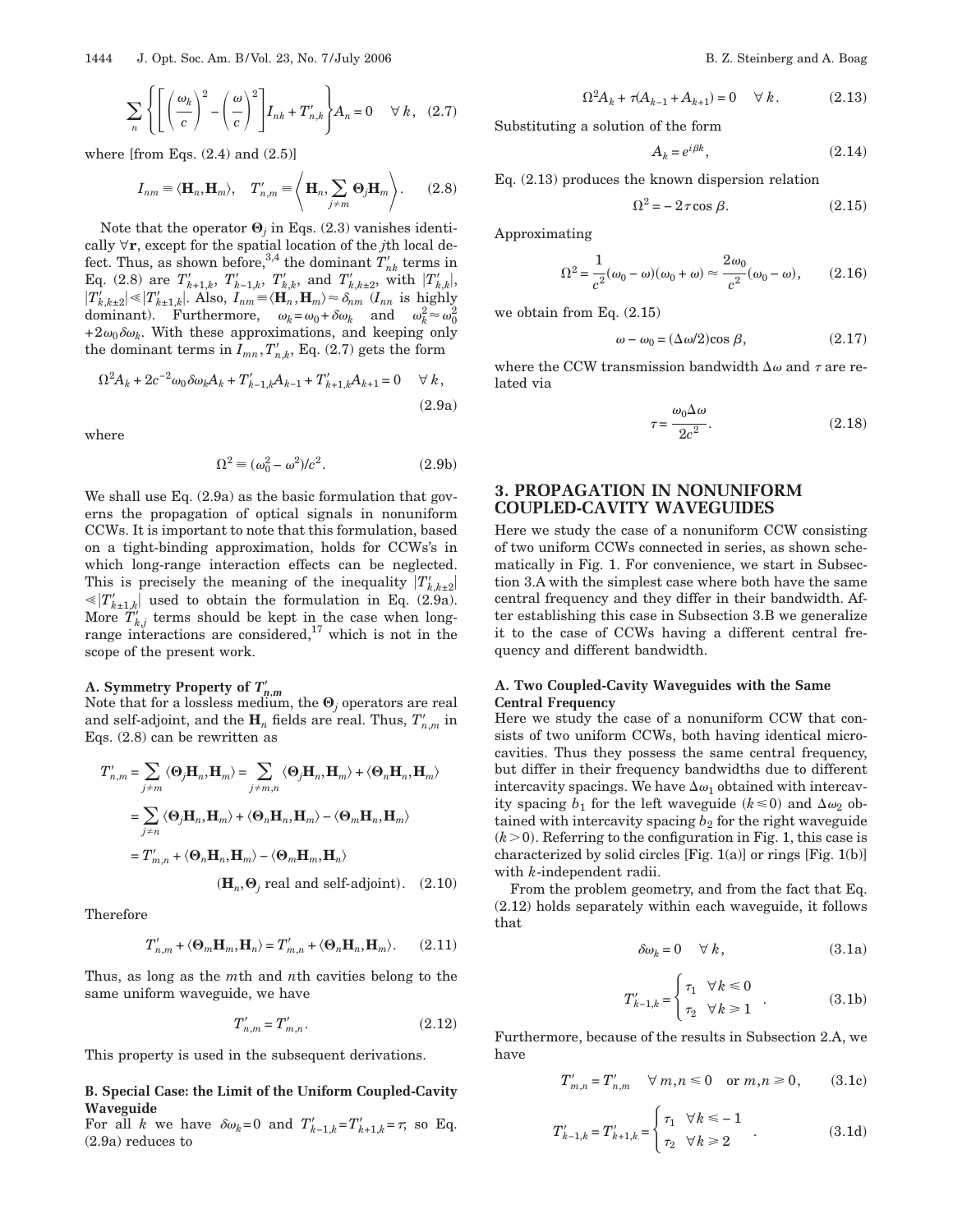Equation (2.9a) still governs the modal propagation along the combined CCW. Because of the property jump between  $k=0$  and  $k=1$ , we write a solution of the form:

$$
A_k = \begin{cases} e^{i\beta_1 k} + \Gamma e^{-i\beta_1 k}, & \forall k \le 0 \\ T e^{i\beta_2 k}, & \forall k \ge 1 \end{cases}
$$
 (3.2)

Substituting this into Eq. (2.9a), and using Eqs. (3.1a),  $(3.1b)$ , and  $(3.1c)$ , we obtain, respectively, for  $k \le -1$  and for  $k \geq 2$ 

$$
\Omega^2(e^{i\beta_1 k} + \Gamma e^{-i\beta_1 k}) + 2\tau_1 \cos \beta_1 (e^{i\beta_1 k} + \Gamma e^{-i\beta_1 k}) = 0,
$$
  

$$
\forall k \le -1, \quad (3.3a)
$$

$$
\Omega^2 T e^{i\beta_2 k} + 2\tau_2 T \cos \beta_2 e^{i\beta_2 k} = 0, \qquad \forall k \ge 2, \qquad (3.3b)
$$

from which we obtain the two perfect CCW conventional dispersion relations, similar in form to Eq. (2.15):

$$
\Omega^2 = -2\tau_1 \cos \beta_1, \quad \Omega^2 = -2\tau_2 \cos \beta_2. \tag{3.4}
$$

Note that  $\tau_1, \tau_2$  are related to the respective bandwidths  $\Delta\omega_1$ ,  $\Delta\omega_2$  of the two uniform sections, in a manner similar to Eq. (2.18). Therefore, for the waves in the two sections, we have

$$
\omega - \omega_0 = (\Delta \omega_1/2) \cos \beta_1, \tag{3.5a}
$$

$$
\omega - \omega_0 = (\Delta \omega_2/2) \cos \beta_2, \tag{3.5b}
$$

where

$$
\Delta \omega_{1,2} = 2c^2 \tau_{1,2}/\omega_0. \tag{3.6}
$$

The interesting physics takes place at  $k=0$  and  $k=1$ :

$$
\Omega^2 A_0 + T'_{-1,0}A_{-1} + T'_{1,0}A_1 = 0 \quad (k = 0), \tag{3.7a}
$$

$$
\Omega^2 A_1 + T'_{0,1} A_0 + T'_{2,1} A_2 = 0 \quad (k = 1). \tag{3.7b}
$$

Substituting Eq. (3.2) for  $A_1$  and  $A_2$  and solving for  $\Gamma$  and *T* using Eqs. (3.1a), (3.1b), (3.1c), and (3.1d) [note that with Eqs. (3.4) we have  $\Omega^2 + \tau_n e^{i\beta_n} = -\tau_n e^{-i\beta_n}, n = 1, 2$ , we obtain

$$
T = 1 + \Gamma, \quad \Gamma(\omega) = -\frac{\tau_1 e^{-\beta_1} - \tau_2 e^{-i\beta_2}}{\tau_1 e^{i\beta_1} - \tau_2 e^{-i\beta_2}} = -\frac{\tau_1 e^{i\beta_1} - \tau_2 e^{i\beta_2}}{\tau_1 e^{-i\beta_1} - \tau_2 e^{i\beta_2}}.
$$
\n(3.8)

The expression for  $\Gamma$  can be further simplified by using the exact dispersion relations in Eqs. (3.4) and the bandwidths' expression in Eq. (3.6). The result is

$$
\Gamma(\omega) = -\frac{\Delta\omega_2\sqrt{1-\left(\frac{\omega-\omega_0}{\Delta\omega_2/2}\right)^2} - \Delta\omega_1\sqrt{1-\left(\frac{\omega-\omega_0}{\Delta\omega_1/2}\right)^2}}{\Delta\omega_2\sqrt{1-\left(\frac{\omega-\omega_0}{\Delta\omega_2/2}\right)^2} + \Delta\omega_1\sqrt{1-\left(\frac{\omega-\omega_0}{\Delta\omega_1/2}\right)^2}}.
$$
\n(3.9)

Equation (3.9) gives the transmission and reflection coefficients as functions of frequency, within the entire frequency bands of both CCWs. Its structure has the same form as that of the well-known Fresnel reflection coefficient. At the central frequency  $(\omega = \omega_0)$ , we have

$$
\Gamma(\omega_0) = \frac{\Delta \omega_2 - \Delta \omega_1}{\Delta \omega_2 + \Delta \omega_1}.
$$
\n(3.10)

This last result is identical with the Fresnel reflection coefficient, with  $\Delta\omega$  replacing the traditional wave impedance. Furthermore, it is seen from Eq. (3.9) that if the frequency  $\omega$  exits the transmission band of one of the CCWs, the reflection coefficient becomes a complex number with unity magnitude ( $\Delta \omega_i$  is the total bandwidth of the *i*th CCW), similar to the total internal reflections phenomenon.

# **B. Two Uniform Cavity-Coupled Waveguides with**

**Different Central Frequencies and Different Bandwidths** This case is identical to the previous one, except that the first CCW (occupying indices  $k \leq 0$ ) central frequency is  $\omega_{01} = \omega_0$ , whereas the second CCW (occupying indices *k*  $\geq 1$ ) central frequency is  $\omega_{02} = \omega_0 + \delta \omega_0$ , for all  $k \geq 1$ . The system is described in Fig. 1. Thus Eq. (3.1a) is replaced by

$$
\delta\omega_k = \begin{cases} 0, & \forall k \leq 0 \\ \delta\omega_0 = \Delta_0 c^2 / 2\omega_0, & \forall k \geq 1 \end{cases}, \eqno{(3.11)}
$$

where the parameter  $\Delta_0$  here represents the central frequency difference between the left and right CCWs, defined for convenience in the subsequent derivations. Also, the second equality in Eq.  $(3.1b)$  holds now for  $k \ge 2$ , and Eq. (3.1c) still holds with the domains of  $m, n$  changed to  $\forall m, n \leq 0$ , or  $m, n \geq 1$ . Thus, in this more general configuration,

$$
T'_{0,1} \neq T'_{1,0} \neq \tau_2. \tag{3.12}
$$

This inequality is important in subsequent derivations. Finally, Eq. (3.1d) is unchanged.

We can now follow exactly the same procedure of the previous case in Subsection 3.A. The modal amplitudes form in Eq.  $(3.2)$  still holds, and Eqs.  $(3.3a)$  and  $(3.3b)$  now read as

$$
\Omega^2(e^{i\beta_1 k} + \Gamma e^{-i\beta_1 k}) + 2\tau_1 \cos \beta_1 (e^{i\beta_1 k} + \Gamma e^{-i\beta_1 k}) = 0,
$$
  

$$
\forall k \le -1, (3.13a)
$$

$$
(\Omega^2 + \Delta_0) T e^{i\beta_2 k} + 2\tau_2 T \cos \beta_2 e^{i\beta_2 k} = 0, \quad \forall k \ge 2, \quad (3.13b)
$$

from which we obtain the two perfect CCW conventional dispersion relations:

$$
\Omega^2 = -2\,\tau_1\cos\,\beta_1, \quad \Omega^2 + \Delta_0 = -2\,\tau_2\cos\,\beta_2. \tag{3.14}
$$

The parameters  $\tau_1, \tau_2$  are related to the respective CCWs bandwidths via the same expressions as before, Eq. (3.6). Using the same procedure that we used in Eqs.  $(3.4)$ – $(3.6)$ , we obtain

$$
\omega - \omega_{01} = (\Delta \omega_1/2)\cos \beta_1, \tag{3.15a}
$$

$$
\omega - \omega_{02} = (\Delta \omega_2/2) \cos \beta_2, \quad (\omega_{02} = \omega_{01} + \delta \omega_0), \quad (3.15b)
$$

where Eq. (3.6) connecting bandwidths to  $\tau_{1,2}$  holds. Likewise, Eq. (3.7a) still holds, and a corresponding slight modification applies to Eq. (3.7b): The  $\Omega^2$  term is replaced by  $\Omega^2 + \Delta_0$ . Continuing along the same lines, we obtain for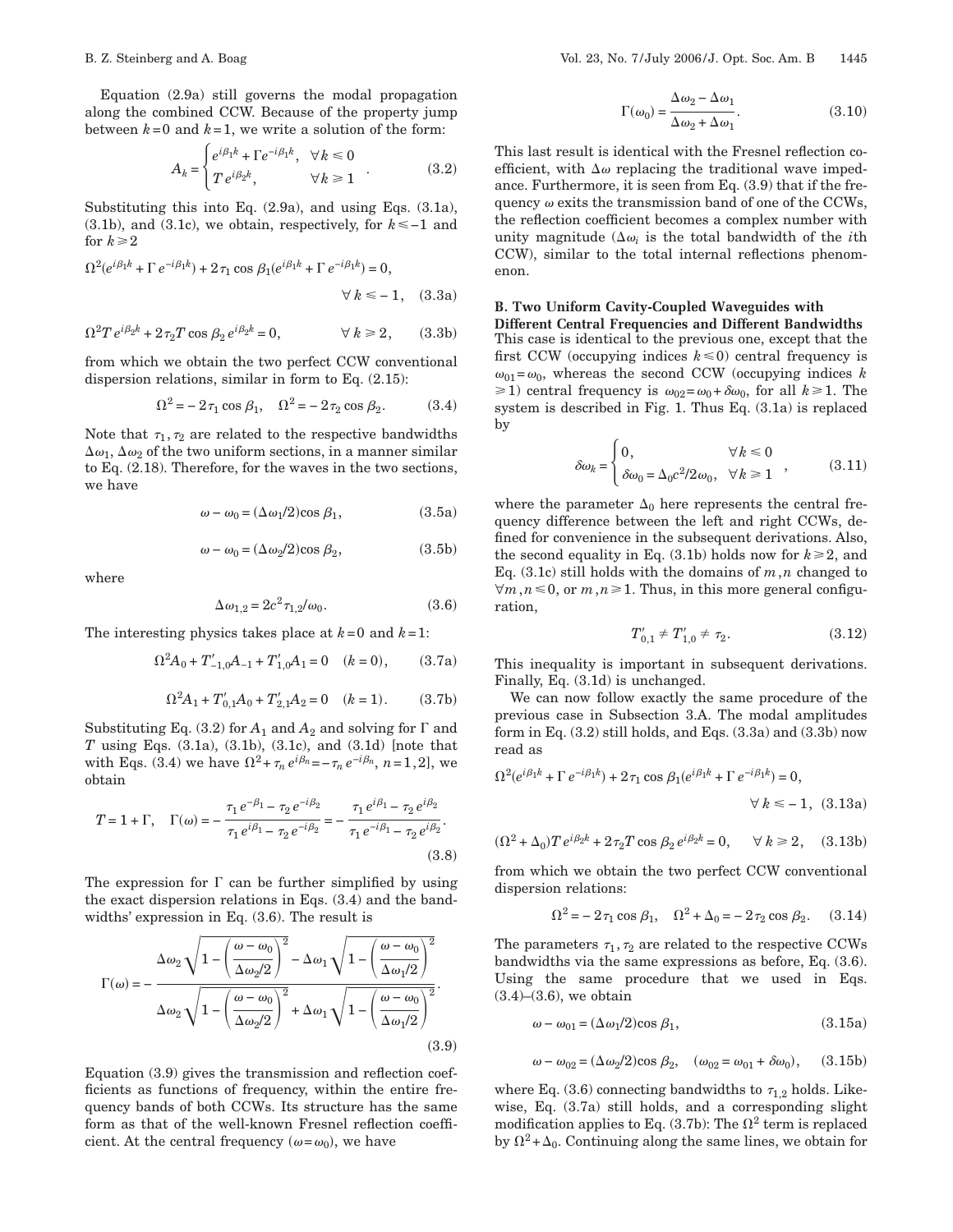the transmission and reflection coefficients [Eq. (3.12) should be considered]

$$
T = \frac{T'_{0,1}}{\tau_2} (1 + \Gamma), \quad \Gamma(\omega) = -\frac{\tau_1 e^{i\beta_1} - \alpha \tau_2 e^{i\beta_2}}{\tau_1 e^{-i\beta_1} - \alpha \tau_2 e^{i\beta_2}},
$$
\n(3.16a)

where  $\alpha$  is a factor indicating the degree to which the  $T'_{1,0}$ ,  $T'_{0,1}$  mismatch  $\tau_2$ :

$$
\alpha = \frac{T'_{1,0} T'_{0,1}}{\tau_2^2}.
$$
\n(3.16b)

This last result can be rewritten in terms of the frequency  $\omega$ :

$$
\Gamma(\omega) = -\frac{2\alpha(\omega_{02}-\omega) - 2(\omega_{01}-\omega) + i\left[\Delta\omega_1s_1 - \Delta\omega_2\alpha\frac{\omega_{02}}{\omega_{01}}s_2\right]}{2\alpha(\omega_{02}-\omega) - 2(\omega_{01}-\omega) - i\left[\Delta\omega_1s_1 + \Delta\omega_2\alpha\frac{\omega_{02}}{\omega_{01}}s_2\right]},
$$
\n(3.17a)

where  $\Delta \omega_1$ ,  $\Delta \omega_2$  are the bandwidths of the first and second CCWs,  $\omega_{01}, \omega_{02}$  are their respective central frequencies [see Eqs. (3.15a) and (3.15b) and discussion before Eq.  $(3.11)$ ], and  $s_1, s_2$  are given by

$$
s_{1,2} = \sqrt{1 - \left(\frac{\omega - \omega_{01,2}}{\Delta \omega_{12}/2}\right)^2}.
$$
 (3.17b)

Note that if the central frequencies of the first and second CCWs are identical, then  $\alpha=1$ ,  $\omega_{01}=\omega_{02}$ , so the expression for  $\Gamma$  and  $T$  reduce to the simpler ones developed in Subsection 3.A.

## C. Comment on the Symmetry Properties of  $\Gamma$  and  $T$ **and an Analogy**

Let  $\vec{\Gamma}(\tilde{\Gamma})$  be the reflection coefficient that applies for a wave propagating rightward (leftward) and hitting the discontinuity from the left (right). Likewise, let **T T**- be the corresponding transmission coefficients. From the results of Subsection 3.A it follows that for the case of two CCWs with identical central frequencies, one obtains =− and **T**+**T**=2. However, if the central frequencies are different (see Subsection 3.B), this symmetry is lost. Therefore, the configuration of two CCWs with identical central frequencies is analogous to the interface between two conventional waveguides that possess the same crosssection geometries (and free space can be seen as a special case). This analogy is further motivated by noting the identity  $T=1+\Gamma$  [see Eqs. (3.8)] that holds in general for uniform geometry connections. The configuration of two CCWs with different central frequencies can be seen as an analog of waveguides with different cross-section geometries.

#### **D. Effect of Loss**

Since the basic building block of the CCWs is a high-*Q* resonator, loss can be an important factor affecting the CCW performance. There are two main types of losses: material (dielectric) losses resulting either from ohmic

dissipation (conduction) or from dissipative polarization processes of the dielectric material, and scattering losses that are caused mainly by unavoidable geometric imperfections. The former can be rigorously represented by adding an imaginary component to the dielectric property  $\epsilon_r(\mathbf{r}) = \epsilon'_r(\mathbf{r}) + i\epsilon''_r(\mathbf{r}).$ <sup>18</sup> The latter are more difficult to model, but they can heuristically be represented by a modification of  $\epsilon$ ". The complex  $\epsilon$  can now be inserted into the wave operator  $\Theta$ , and the analysis in this paper can in principle be repeated. Note, however, that there are several subtle issues in this approach. With complex  $\epsilon$  the wave operator  $\Theta$  is no longer self-adjoint, so the variational procedure leading from the wave Eq. (2.5) to the difference Eq. (2.9a) does not hold. Nevertheless, it has been shown<sup>11</sup> that by applying a Galerkin projection procedure, one can obtain a difference equation for a CCW in non-self-adjoint conditions. Furthermore, performing such an analysis one can see that the difference equation has exactly the same form as Eq. (2.9a) with dominant terms as before, except for the addition of complex components to the coefficients  $T'_{k\pm 1,k}$  [as evidenced from Eqs. (2.8)], and at the expense of losing some of their symmetry properties (see Subsection 2.A). It is anticipated, therefore, that the case of lossy CCW is analytically identical to the lossless one, with the replacement of  $\tau_{1,2}$  in Eqs. (3.8) or Eqs. (3.16) by their complex counterparts (note that  $\tau_1 = T_{k\pm 1,k}$  for  $k < 0$  and  $\tau_2 = T_{k\pm 1,k}$  for  $k > 1$ ). Thus, for example, the equality  $T=1+\Gamma$  discussed above still holds, but it should be emphasized that it does not necessarily mean an energy conservation; rather, in light of the analogies discussed above, it conveys continuity conditions for the fields. A detailed investigation of the ramifications of such results is beyond the scope of the present paper.

# **4. MATCHING TWO COUPLED-CAVITY WAVEGUIDES BY AN INTERMEDIATE SECTION**

#### **A. General Expressions**

We wish to connect two different CCWs and reduce the discontinuity backreflections to a minimum for a prescribed frequency. One possible way to achieve this goal is to insert in series a finite-length intermediate section between the two CCWs, as shown schematically in Fig. 2.

The leftmost and rightmost CCWs have infinite length and they occupy microcavity indices  $k \leq 0$  and  $k \geq M+1$ , respectively, while the intermediate section consists of *M*

Fig. 2. Two different CCWs connected in series, matched by an intermediate section with *M* microcavities.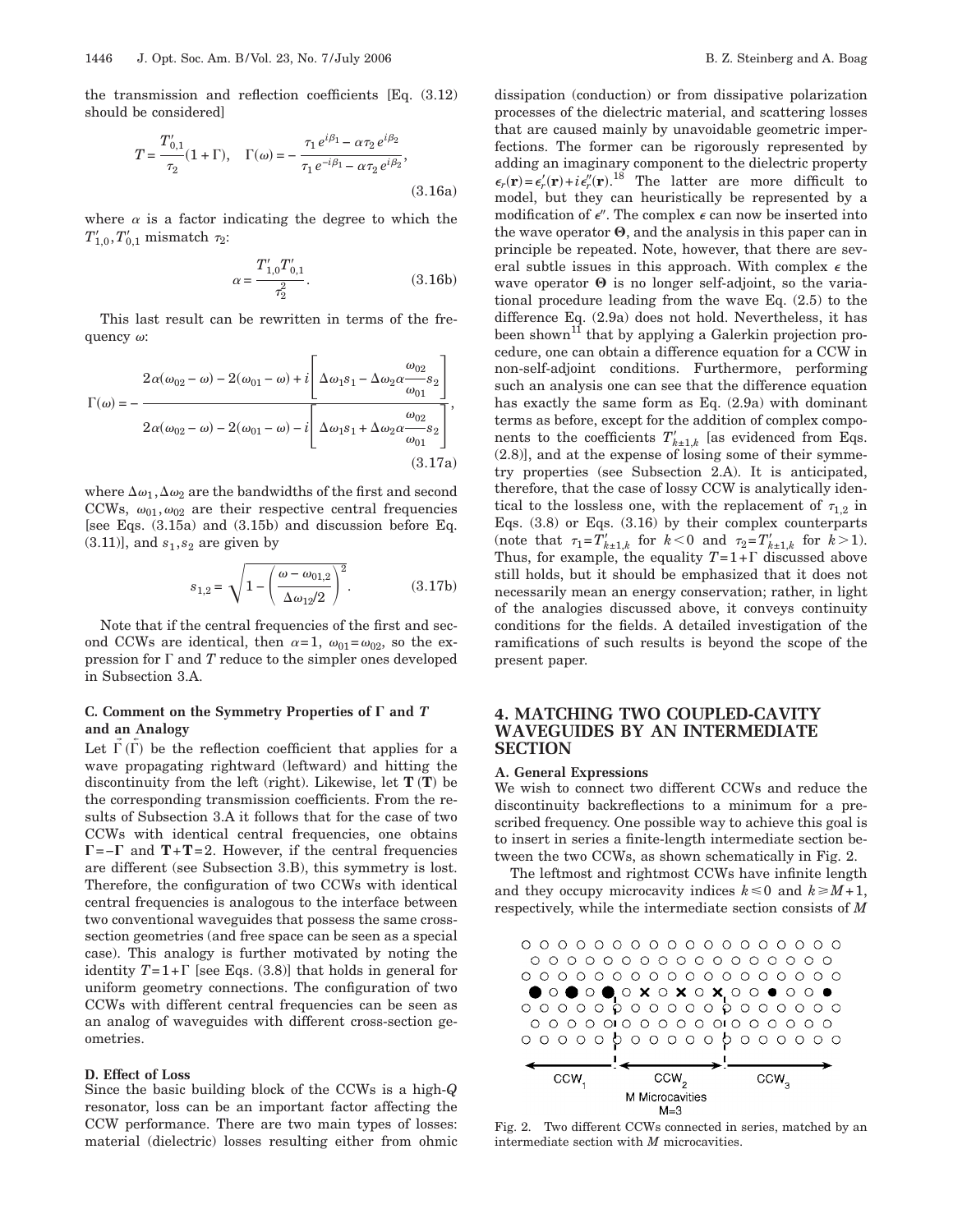microcavities. Counting from left to right, the *i*th CCW is termed here by  $CCW_i$   $(i=1,2,3)$ , and it possesses a central frequency, bandwidth, and propagation constant  $\omega_{0i}$ ,  $\Delta\omega_i$ , and  $\beta_i(\omega)$ , respectively. Assume now that the system is excited by an optical signal that propagates in  $CCW<sub>1</sub>$ from left to right. The incident and reflected modal amplitudes are given, respectively, by

$$
A_k^i = e^{i\beta_1 k}, \quad A_k^r = R \, e^{-i\beta_1 k}, \quad k \le 0, \tag{4.1}
$$

where *R* represents the reflection from the combined CCWs' system, as seen from within  $CCW<sub>1</sub>$ , and as measured with respect to the reference microcavity  $k=0$ . Summing up all contributions for the field at *k*=0, due to the multiple reflections that take place within  $CCW_2$ , we get for *R*

$$
R = \Gamma_{12} + T_{12}T_{21}\Gamma_{23}e^{2i\beta_2M}\sum_{n=0}^{\infty} \left[e^{2i\beta_2M}\Gamma_{23}\Gamma_{21}\right]^n.
$$
 (4.2)

Here  $\Gamma_{ij}$  is the local Fresnel-like reflection coefficient for the modal amplitudes of a wave propagating in CCW*<sup>i</sup>* and hitting the interface with  $CCW_j$ . Likewise,  $T_{ij}$  is the local transmission coefficient for a wave passing from CCW*<sup>i</sup>* to CCW<sub>*j*</sub>. Both  $\Gamma_{ij}$  and  $T_{ij}$  were developed in Section 3.

Summing the geometric series in Eq. (4.2), we obtain the CCW analog of a classical result:

$$
R = \frac{\Gamma_{12} - \Gamma_{23}[\Gamma_{12}\Gamma_{21} - T_{12}T_{21}]e^{2i\beta_2M}}{1 - \Gamma_{23}\Gamma_{21}e^{2i\beta_2M}}.
$$
 (4.3)

From this last result it is seen that perfect matching between  $CCW_1$  and  $CCW_3$ , corresponding to  $R=0$ , is obtained when the CCWs' parameters satisfy

$$
\Gamma_{12} = \Gamma_{23} [\Gamma_{12} \Gamma_{21} - T_{21} T_{21}] e^{2i\beta_2 M}.
$$
 (4.4)

We now demonstrate a simple and illuminating case for which the above condition can be satisfied.

#### **B. /4 Plate Analog**

Consider the simplified configuration of two CCWs (namely,  $CCW_1$  and  $CCW_3$ ) with the same central frequency and different bandwidths. Thus  $\omega_{01} = \omega_{03}$  and  $\Delta \omega_1 \neq \Delta \omega_3$ . We would like to match these CCWs at their central frequency. Referring back to the discussion in Subsection 3.C, an analogy with the problem of matching two waveguides with an identical cross-section geometry is suggested. Thus, we anticipate that an intermediate matching section  $CCW<sub>2</sub>$  with the same central frequency  $\omega_{01} = \omega_{01} = \omega_{03}$  can be used to satisfy the condition set by Eq. (4.4), provided that the appropriate section length *M* and bandwidth  $(\Delta \omega_2)$  are chosen. Using the ensuing symmetry properties  $\Gamma_{ij}$ =- $\Gamma_{ji}$  and  $T_{ij}$ =2- $T_{ji}$  (see Subsection 3.C), Eq. (4.4) reduces to

$$
\Gamma_{12} = -\Gamma_{23} e^{2i\beta_2 M}.
$$
 (4.5)

However, at the central frequency we have  $\beta_i = \pi/2$ , and by using Eq. (3.10) it is easily seen that matching at the central frequency is obtained for

$$
M = 2n + 1 \text{ with } n = 0, 1, 2, \dots, \quad \Delta\omega_2 = \sqrt{\Delta\omega_1 \Delta\omega_3}.
$$
\n(4.6)

Thus, perfect matching can be obtained by inserting an intermediate section with an equivalent optical length of  $\lambda/4$  (as implied by the fact that  $\beta = \pi/2$ ) and with a bandwidth given by the geometric mean. The perfect analogy with the well-known quarter-wavelength plate matching, obtained by replacing the wave impedance with the CCWs bandwidths, is apparent (see also discussion at the end of Subsections 3.A and 3.C). Note that the case of *M* =1, corresponding to a single microcavity matching section, is a legitimate solution. Here the corresponding bandwidth is achieved by choosing the correct intercavity distances. The efficacy of this result will be demonstrated in Section 5.

# **5. NUMERICAL EXAMPLES**

Here we shall solve numerically several configurations consisting of uniform CCWs connected in series as schematized in Figs. 1 and 2, calculate the respective reflection and transmission coefficients, and check the results against the analytic predictions of the previous sections. The theory developed in previous sections holds for CCWs in 2D and 3D crystals as well. However, since each CCW should consist of several microcavities (say, four or five), and the intercavity distance must be two PhC unit cells or more, the numerical size of the problem becomes excessively large for full 3D simulations. Thus, we shall limit this section to examples of 2D geometries only. Specifically, we shall use the hexagonal PhC lattice that is used, for example, in Refs. 3 and 4. The PhC is made of dielectric cylinders with  $\epsilon_r = 8.41$ , radii of 0.6, and cylinder spacing of 4 (all in arbitrary length units). The resulting PhC possesses a bandgap in the range of  $7.5 \le \lambda \le 10.5$  in arbitrary length units. A microcavity created by removing a single post resonates at  $\lambda_0=9.058$ . By slightly changing the radii of the microcavity's six closest neighboring cylinders, the resonant wavelength can be tuned to any desired value between 8.4 and 9.8 in arbitrary length units (see examples in Ref. 4).

We start by comparing the results of Subsection 3.A with numerical simulations. The combined CCWs consisting of uniform sections built of microcavities with identical resonant wavelengths are shown in Fig. 3. The intercavity spacing in the left and right CCWs is three and two unit cells, respectively, yielding transmission bandwidths of  $\Delta\lambda$ =0.118 and 0.5, both centered around  $\lambda_0$ =9.058.<sup>3</sup> The system is excited by an incident TM plane wave, propagating from left to right. The rightmost section of the combined CCW (the uniform CCW that occupies indices  $k \geq 1$ ) is matched to the free space at the right end of the crystal by using a matching dielectric post as described in previous works concerning matching to free space.<sup>19,20</sup> This matching reduces the backreflections in the rightmost output terminal of the CCW to a few percent, so one can assume that the modal propagation in this section  $(k \geq 1)$  consists of essentially a rightpropagating wave. Thus the left-propagating mode in the left section  $(k \leq 0)$  results only from the reflections that take place across the CCW discontinuity at  $k=0$ . We have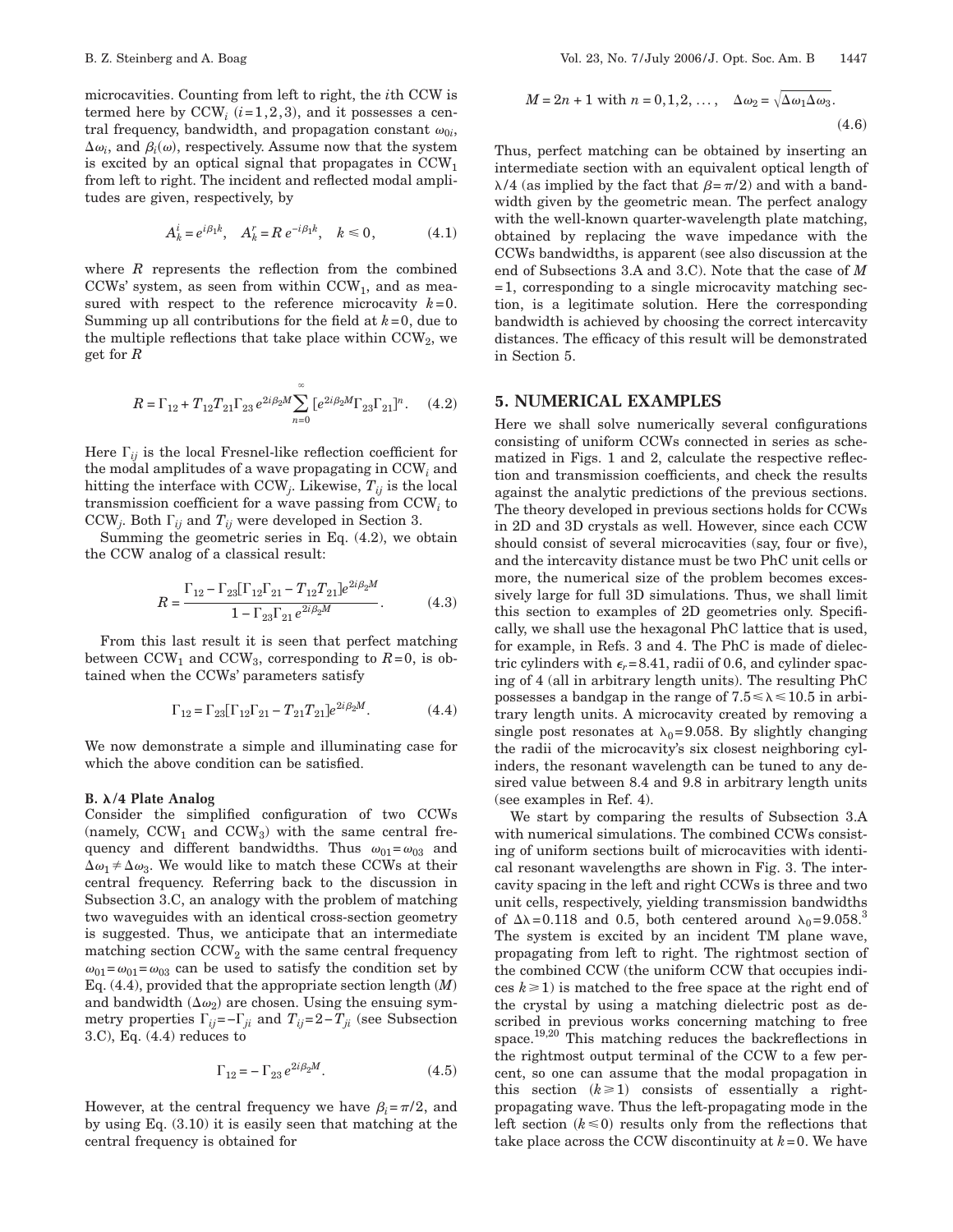

Fig. 3. Two sections with identical central frequencies and different bandwidths. All the dielectric cylinders in the crystal are of radius 0.6 and  $\epsilon_r$ =8.41. The crystal spacing is  $a$ =4. The dielectric cylinder used to match the system output to free space is seen on the right, external to the structure. Its material is identical to that of the PhC. Its radius is 0.4 and its *x* coordinate is 3.3 to the right of the rightmost cylinder in the crystal.<sup>19</sup>



Fig. 4. Reflection coefficient obtained for the configuration described in Fig. 3.

used the method described in Appendix A to compute the amplitudes of the left- and right-propagating waves in this section. Their ratio is the reflection coefficient  $\Gamma$ . Figure 4 compares this numerically computed  $\Gamma$  with the one predicted by Eq. (3.9). Quite a good agreement is seen (note the vertical scale). The deviations between the two lines at the left side of the graph are attributed to numerical inaccuracy due to the relatively small number of microcavities used.

Figure 5 shows a combined system of two CCWs differing in both the central frequency and the bandwidth. It is essentially the same configuration as that of the previous example, except that the resonant wavelength of the left CCWs is increased to  $\lambda_1$ =9.15. This is obtained by slightly increasing the radius of the six closest neighbors of the corresponding cavities from  $r=0.6$  to  $r=0.64$ .<sup>4</sup> The resulting reflection coefficient has been computed numerically and in Fig. 6 it is compared with the analytic prediction of Eqs. (3.17). Again, quite a good agreement is seen (note the vertical scale).

The quarter-wavelength analog prediction of Subsection 4.B is now examined. The combined system is shown in Fig. 7. We use the same PhC background structure as in the previous examples. Also, for  $CCW<sub>2</sub>$  and  $CCW<sub>3</sub>$  we use the same cavity structure and intercavity spacing as used in the example of Fig. 3, namely, bandwidths  $\Delta\lambda_2$ 

=0.118 and  $\Delta\lambda_3$ =0.5, respectively, and a resonant wavelength  $\lambda_0$ =9.058 for both. We use CCW<sub>2</sub> as an intermediate matching section, with  $M=1$ . CCW<sub>1</sub> consists of microcavities created again by a removal of a dielectric cylinder, with an intercavity spacing of four unit cells. This yields an extremely narrow bandwidth. By increasing the radius of the cylinders in the second ring around each microcavity to  $r=0.66$ , we have increased the cavities' mutual coupling, thus achieving a larger bandwidth of  $\Delta\lambda_1=0.025$ . This addition of dielectric material, however, caused an upward shift of the resonant wavelength to beyond 9.07. Thus, we have slightly decreased the ra-



Fig. 5. (Color online) Two sections with different central frequencies and bandwidths. The parameters are the same as in the previous example, except for the shaded circles representing dielectric cylinders of the same material but of radius 0.64. The dielectric cylinder used to match the system output to free space is seen on the right. It has the same parameters as in the previous example.



Fig. 6. Reflection coefficient obtained for the configuration described in Fig. 5.



Fig. 7. (Color online) Quarter-wavelength plate analog of two different CCWs connected in series, matched by an intermediate section of a single microcavity. The crystal parameters are the same as in the previous examples, except for the solid large circle and shaded small circles, representing dielectric cylinders of the same material but of radius 0.66 and 0.587, respectively.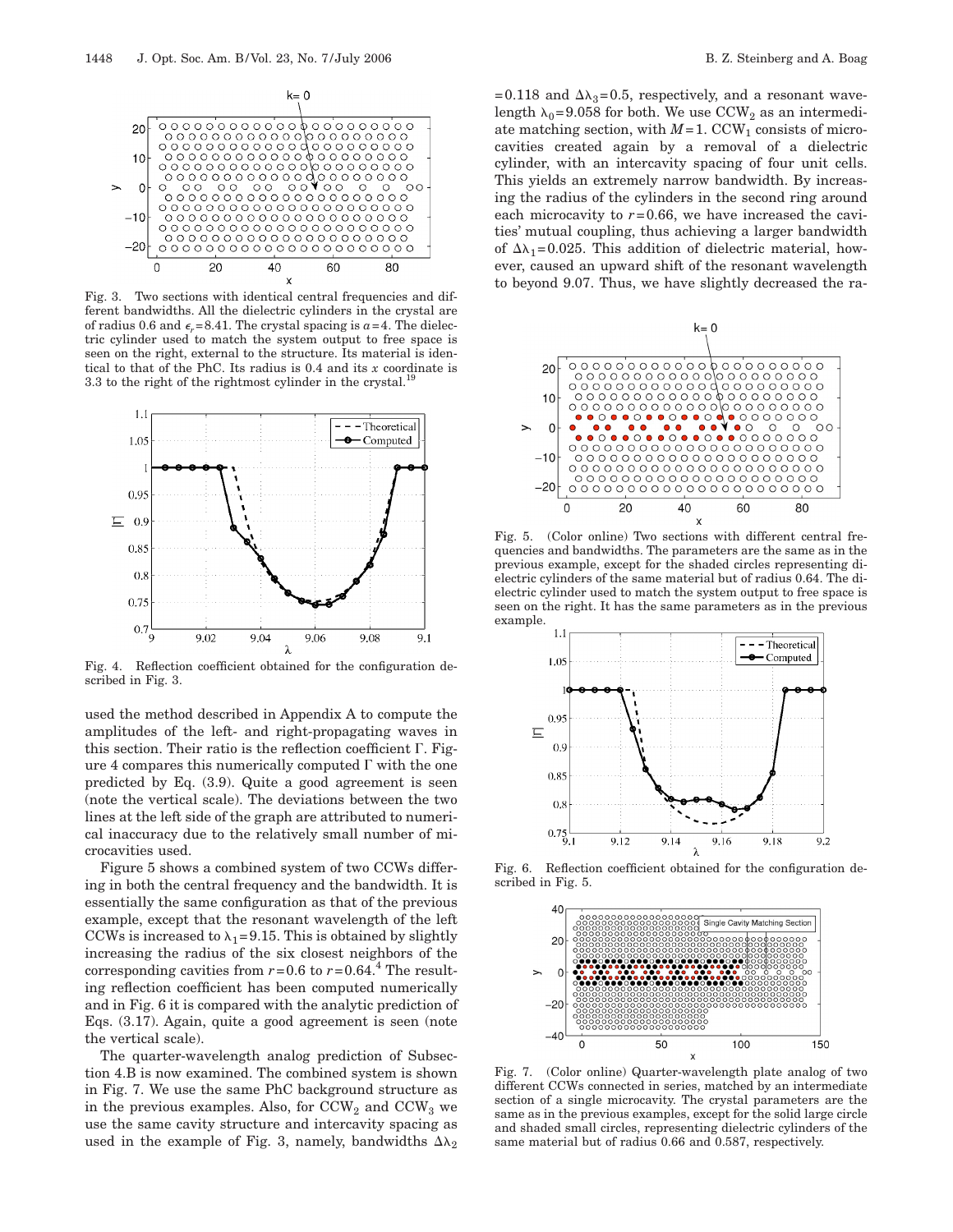dius of each cavity's six closest cylinders from *r*=0.6 to *r*  $=0.587<sup>4</sup>$  The final result is that CCW<sub>1</sub>'s central wavelength  $\lambda_1$  is returned to 9.058, and its bandwidth  $\Delta \lambda_1$  is tuned to 0.025. The three bandwidths and the intermediate section length now approximately satisfy the conditions set by the geometric mean in Eqs.  $(4.6)$ , with  $n=0$ . Note that since the rightmost cavity of  $CCW<sub>1</sub>$  has larger dielectric cylinders of radius 0.66 only on its left side, the corresponding resonant tuning is achieved by a radius decrease of only three neighbors instead of six. The system was excited by an incident plane wave from its left side. The reflection coefficient of the combined system of  $CCW<sub>2</sub>$ and  $CCW_3$ , as seen from within  $CCW_1$ , has been computed using the method outlined in Appendix A. The result is shown in Fig. 8. It is seen that the reflection coefficient is  $\sim 0.1$  near the resonant wavelength, and thus a good matching is achieved. Figure 9 shows the phase of the transmitted field in  $CCW<sub>3</sub>$  right after the matching section (cavity 9 from the left) relative to the phase of the incident field in  $CCW_1$  far from the matching section (cavity 4 from the left). It is seen that the transmission coefficient across the matching section consists essentially of a group delay; the phase is quite linear within the transmission band, with the slope indicating a group delay due to the propagation from cavity 4 to cavity 9.

Finally, a comment about the numerical accuracy is in order. Each example in this section consists of essentially two computational steps. First, we obtain the total fields in the PhC system by a full-wave solution of Maxwell's



Fig. 8. Reflection coefficient obtained by using a single-cavity intermediate matching section.



phase of the incident field in CCW1.

equations (using the moment-method-based multifilament code<sup>3,21</sup>). Then, the method outlined in Appendix A is used to predict the reflection coefficient. In the former step, a systematic check of the error in satisfying the boundary conditions is invoked. The maximal relative error is a fraction of a percent for **E** and is of the order of 1% for **H**. Thus, we surmise that the field solutions are accurate of the order of a percent. Then the error in predicting  $\Gamma$  is essentially correlated to the residual error obtained in the procedure discussed in Appendix A. This error was a fraction of a percent in the examples shown in Figs. 4 and 6 and of the order of 20% in the example shown in Figs. 8 and 9. A larger number of cavities and a better cavity isolation from the free space (i.e., reduction of the radiation loss from each cavity) can improve this accuracy. The latter requires an increase of the number of the PhC rows above and below the CCWs. Note, however, that the total number of dielectric cylinders in this problem is 631, yielding a moment-method matrix with more then 15,000 unknowns (24 unknown current filaments are needed for each cylinder $^{21}$ ). Thus, the numerical size of the problem is already excessively large, and increasing it further may cause numerical errors and instabilities to take over.

# **6. CONCLUSIONS**

Using a formulation developed from the tight-binding theory, an equation governing the propagation in nonuniform CCWs has been developed. It is shown that analytic expressions for reflection by and transmission through discontinuity in the properties of a CCW can be derived from the new theory. These expressions resemble in many ways celebrated results that apply to propagation in waveguides and TEM transmission lines, with the replacement of the wave impedances by the corresponding CCWs' bandwidth. These new results can serve as the basis for developing network theory for CCWs' assemblies. A simple example of matching two CCWs with the use of an intermediate CCW section is demonstrated, and an analogy to the well-known quarter-wavelength plate is pointed out. The analytic results are checked against numerical simulations, showing quite a good agreement between them. It is anticipated that the present results can be of help in analyzing systems where multiply connected CCWs are used.

# **APPENDIX A: COMPUTING THE REFLECTION COEFFICIENT FROM NUMERICAL DATA**

Consider a CCW comprising *N*+1 microcavities. Let  ${E_n}_{n=0...N}$  be a given set of numerical measurements of the electric field data in the microcavities. These are given generally by  $E_n = E(\mathbf{r}_c + n\mathbf{b})$  where  $\mathbf{r}_c$  is a reference point chosen within the first cavity, at a location where the amplitude of the cavity excitation can be conveniently measured (for symmetric cavity modes it is the cavity center), and **b** is the intercavity spacing vector. We assume that the field in the *n*th cavity is given by  $a^+e^{i\beta n} + a^-e^{-i\beta n}$ , where  $\beta$  is the propagation constant and  $a^+$  and  $a^-$  denote the amplitudes of the propagating and reflected waves,